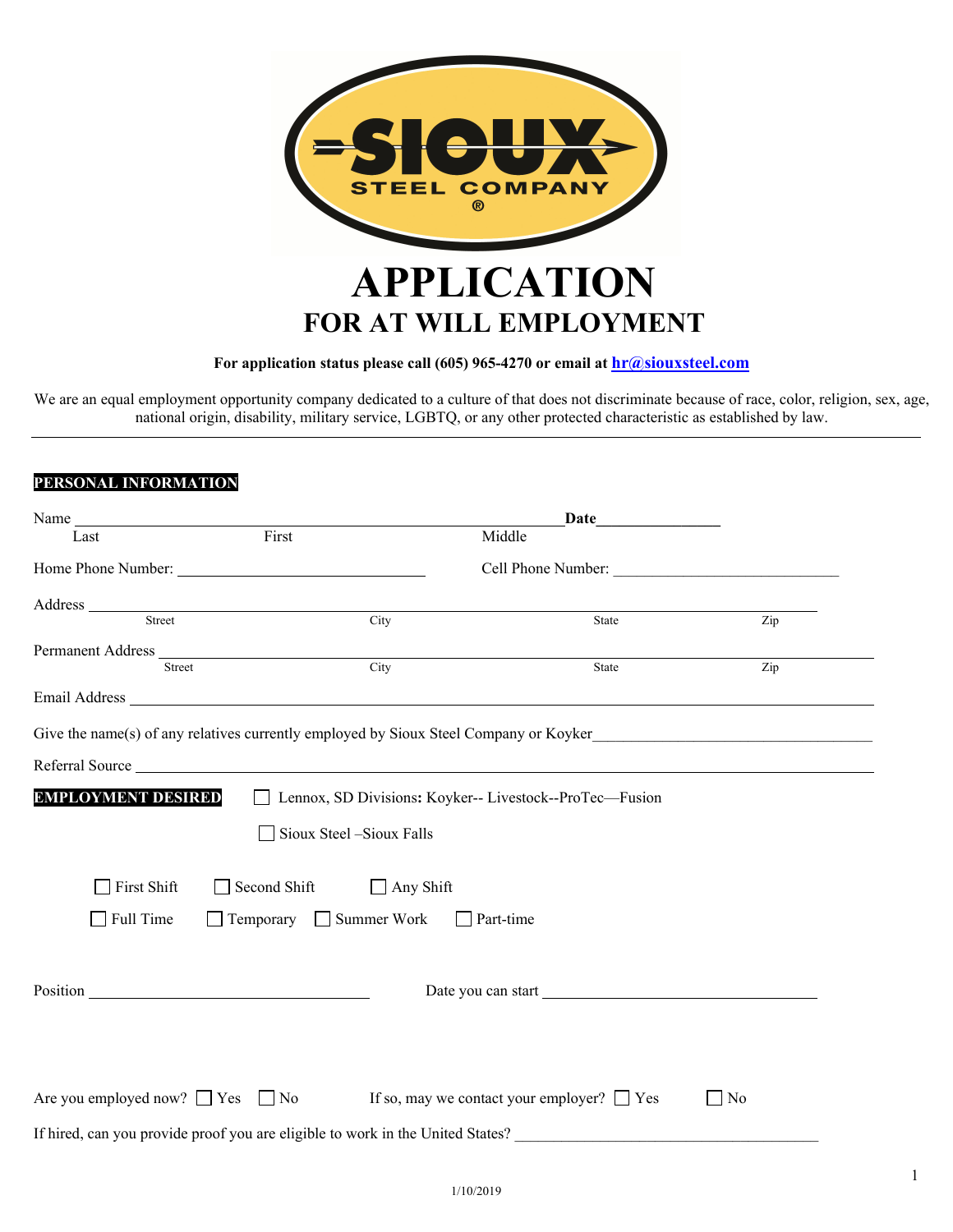Although management makes every effort to accommodate individual preferences, business needs may at times make the following conditions mandatory: overtime, shift work, a rotating schedule other than Monday through Friday. I understand and accept these as conditions of employment.

# **EDUCATION/TRAINING**

|                                             | Post Secondary School | Circle Last Year<br>Completed | Subjects Studied and<br>Degree(s) Received | Did you<br>graduate? |
|---------------------------------------------|-----------------------|-------------------------------|--------------------------------------------|----------------------|
| High School                                 |                       | $1 \t2 \t3 \t4$               |                                            |                      |
| College                                     |                       | $1 \t2 \t3 \t4$               |                                            |                      |
| Trade, Business or<br>Correspondence School |                       | $1 \t2 \t3 \t4$               |                                            |                      |

## Other special training you have received that make you suited for work at our companies (welding, painting, shipping, etc,)

| Training                                                                                                      | Place |                                                | Date  |
|---------------------------------------------------------------------------------------------------------------|-------|------------------------------------------------|-------|
| Training                                                                                                      | Place |                                                | Date  |
| Are you an Armed Forces Veteran? ■ Yes ■ No<br>Have you ever been convicted of a felony? $\Box$ Yes $\Box$ No |       | Length of Service:<br>If, yes, please explain: | Years |

## EMPLOYMENT RECORD

| Have you previously been employed at Sioux Steel or Koyker? |  |  |  | Which company |  |
|-------------------------------------------------------------|--|--|--|---------------|--|
|-------------------------------------------------------------|--|--|--|---------------|--|

Date of employment Position

List below your last four employers, starting with most recent or current position.

| Date:<br>Month and Year | Name and Address of Employer | Salary | Duties of Position | Reason for Leaving |
|-------------------------|------------------------------|--------|--------------------|--------------------|
| From                    |                              | \$     |                    |                    |
| To                      |                              |        |                    |                    |
| From                    |                              | \$     |                    |                    |
| To                      |                              |        |                    |                    |
| From                    |                              | S      |                    |                    |
| To                      |                              |        |                    |                    |
| From                    |                              | \$     |                    |                    |
| To                      |                              |        |                    |                    |

#### REFERENCES

Below give the names of three employers whom we may contact.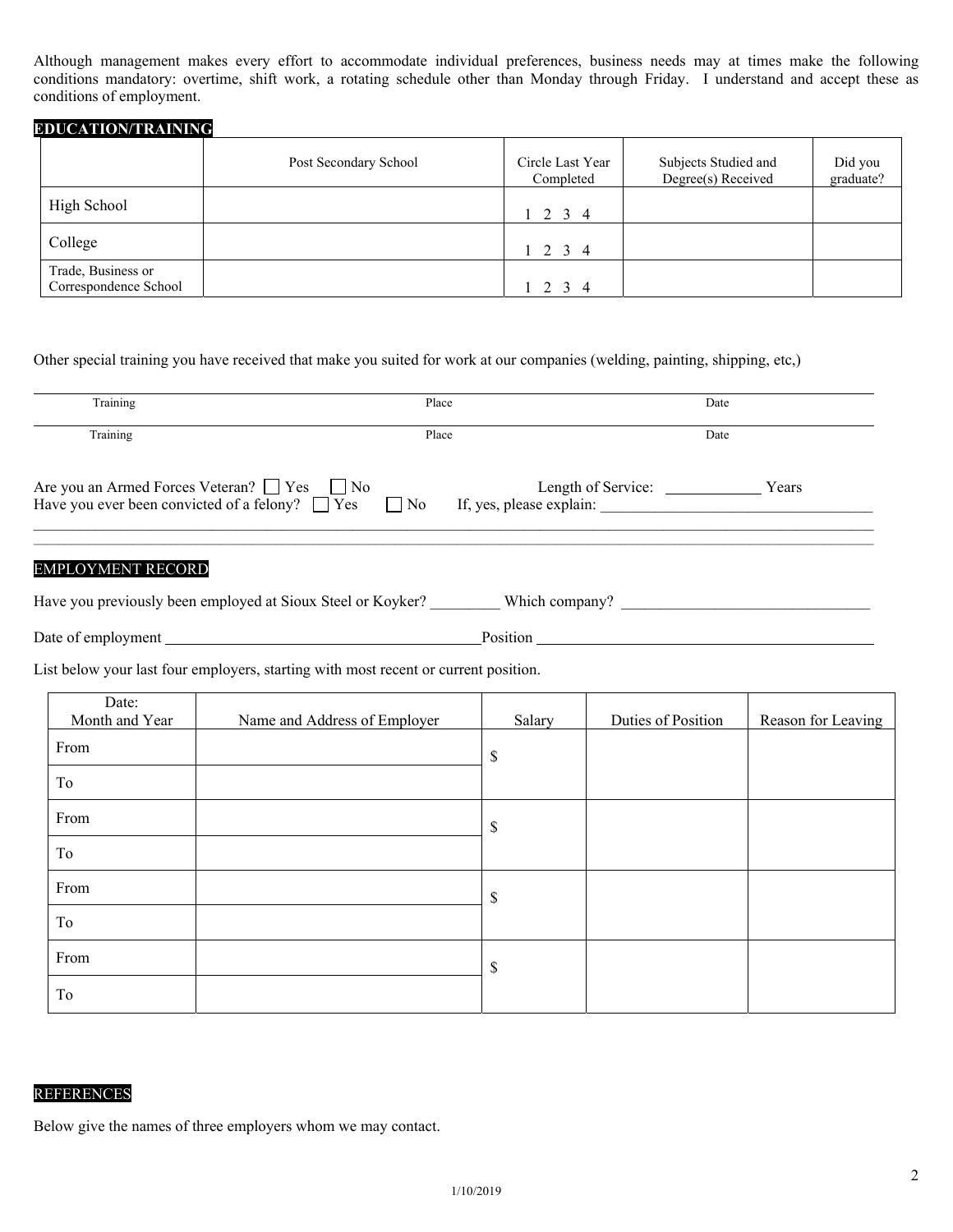| .,                    |                     |         |           |
|-----------------------|---------------------|---------|-----------|
|                       | Employer/Supervisor | Company | Telephone |
| ◠<br><u>.</u>         |                     |         |           |
|                       | Employer/Supervisor | Company | Telephone |
| ◠<br>$\mathfrak{I}$ . |                     |         |           |
|                       | Employer/Supervisor | Company | Telephone |

# PERSONAL RECORD

I hereby consent to a medical exam as requested by Sioux Steel Companies or Koyker as a condition of potential or continuing employment. I hereby consent to alcohol and drug testing as a condition of potential or continuing employment. I agree that Sioux Steel Company and/or Koyker Manufacturing may conduct alcohol or drug screening at its discretion with or without notice. I also understand that refusal to submit to an alcohol/drug screening may result in disciplinary action up to and including termination.

I authorize investigation of all statements contained in this application. I understand that misrepresentation or omission of facts called for is cause for dismissal. Further, I understand and agree that my employment is for no definite period and may be terminated at any time without any previous notice. I also understand that any employment-related claims against OEM must be filed within six months of the disputed action.

| Another number at which I may be reached: Name |           |  |
|------------------------------------------------|-----------|--|
| Date                                           | 12natureد |  |



# **NOTICE OF PHYSICAL REQUIREMENTS FOR EMPLOYMENT**